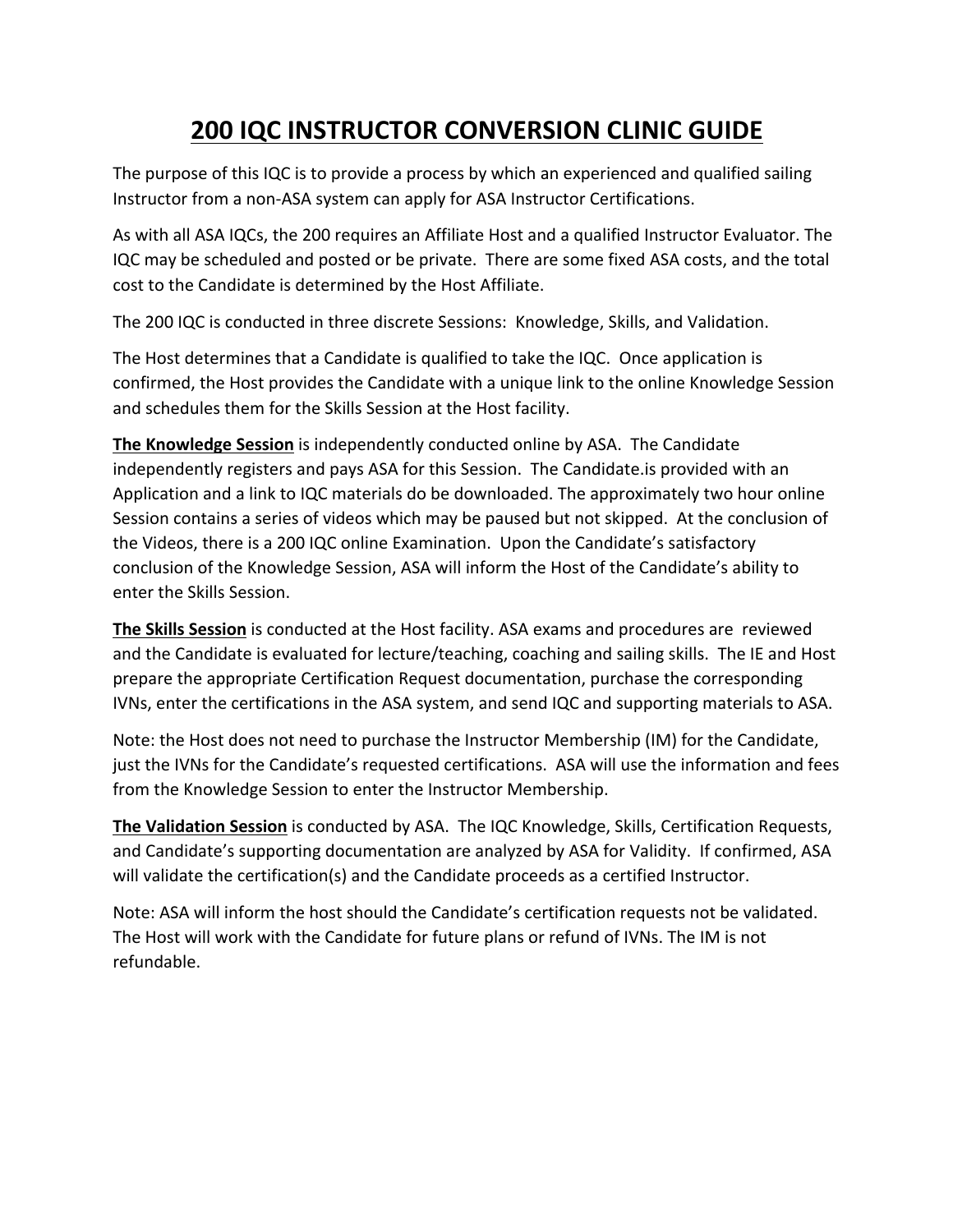## **Conducting the 200 IQC**

As with All IQCs, the IE must have the 200 certification in order to conduct the 200 IQC. Fortunately, your 201 enables you to obtain the 200 certification in less than two hours at no cost. You will only need to read this document and complete the Candidate's online Knowledge Session.

The recommended syllabus for the Skills Session at the Host facility is similar to the checkout in the 201 and was developed with some of the best ASA Affiliate schools indicating how they conduct their own checkouts of new instructors.

200 IQC Skills Syllabus:

- 1. Introductions
- 2. Questions or clarifications regarding the Knowledge Session.
- 3. Familiarization and discussion of the standard ASA 101 student examination document. This is a teaching tool. The Candidate is to study and understand all aspects of the examination as a model for ASA examinations.
	- a. 101 Student information section
	- b. 101 Exam and answer formats
	- c. 101 Sailing skills evaluation checklist
- 4. Discussion of Classroom Evaluation using ASA-165
- 5. Define afloat sailing skills evaluations to be performed. Suggestions:
	- a. Explain and demonstrate rigging and de-rigging
	- b. Explain and demonstrate undocking and docking
	- c. Expectation to perform while narrating single-handed Figure-8 COB process
- 6. Conduct afloat sailing skills evaluations.
- 7. Consult with Candidate to determine the ASA certifications to be requested.
- 8. Prepare certification request for each Candidate (Host to purchase IVNs)
- 9. Prepare standard IQC documentation plus Candidate's non-ASA documentation and deliver to ASA for Validation.

Note: the Skills Session is designed to be about three hours with three Candidates.

If you are an IE and want your 200 certification so that you can conduct 200 IQC's, go to:

https://asa.com/asa-200-iqc/ Be sure to include your ASA #. IE code is FREE2021.

When completed, ASA is informed and will enter your 200 certification.